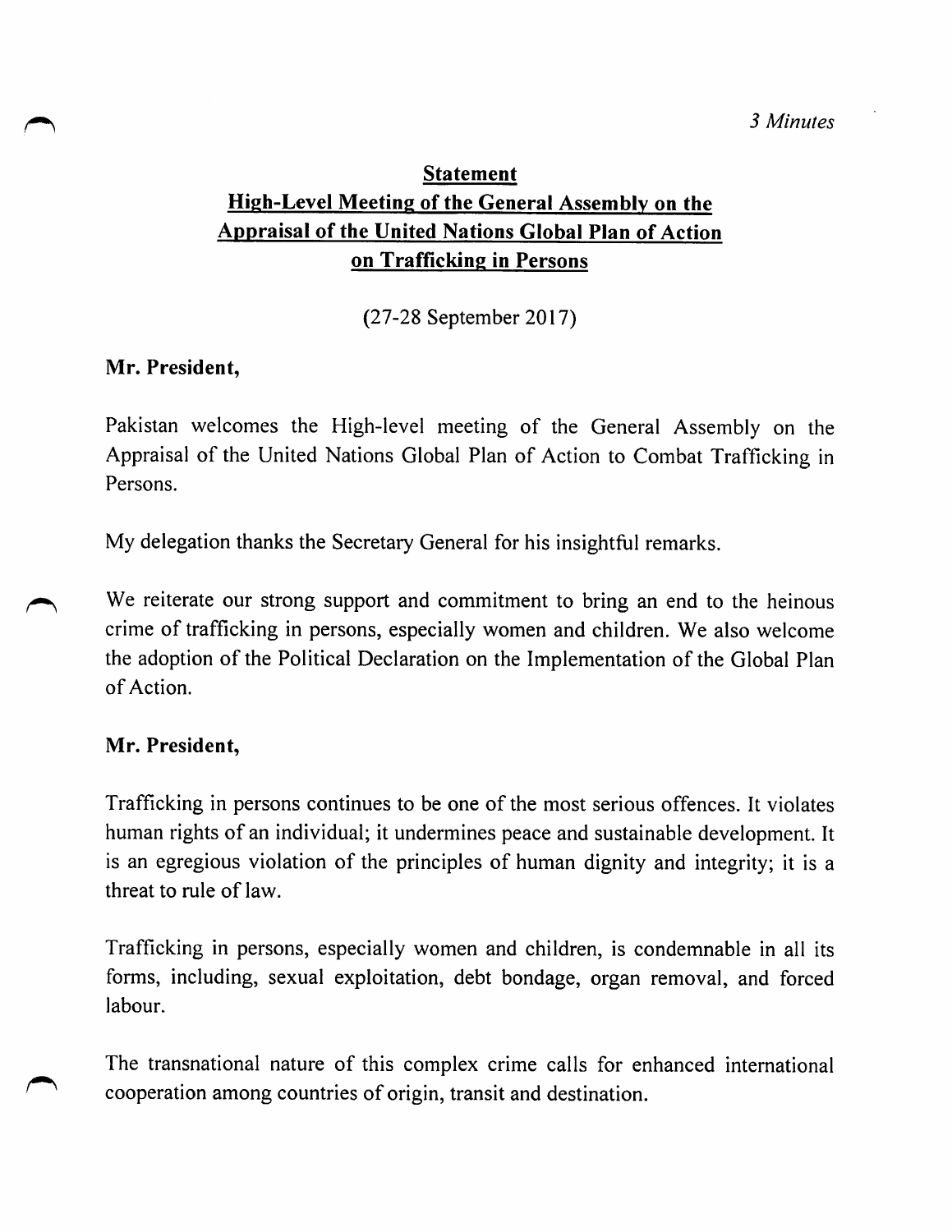The international community is currently witnessing human displacement on an unprecedented scale. A pervasive sense of despondency and lack of prospects, induced by protracted conflict and insecurity, lies at the core of this phenomenon.

To succeed in preventing and combating trafficking in persons, we should also address the root causes and drivers of trafficking, including poverty, inequalities and protracted conflict. Sustainable solution requires that we also enhance efforts to address the demand side of the challenge.

## Mr. President,

The UN Convention against Transnational Organized Crime, together with the Protocol on Trafficking in Persons has served as a centerpiece of the existing global legal framework to combat this challenge.

The adoption of the Global Plan of Action on Trafficking in Persons in 2010 was an important step in our collective fight against this organized crime. The holistic approach, predicated on components of Prevention, Protection, Prosecution and Partnership, continues to be a blueprint for concerted efforts at all levels.

We should forge victim-centered approach, and scale up efforts to identify and protect those in need of our assistance.

The Security Council resolution 2331 of December 2016 was also significant, not only as an unequivocal affirmation by the international community to confront this menace, but also as a call for immediate action, to prevent, criminalize, and prosecute those engaged in trafficking in persons.

International resolve and commitment is a sine qua non for removing the bottlenecks and obstacles in the proper implementation of the relevant laws and Conventions. The financial and technical support of the developing countries can help them in streamlining processes, developing data collection and sharing mechanisms and implementing grass root level projects.